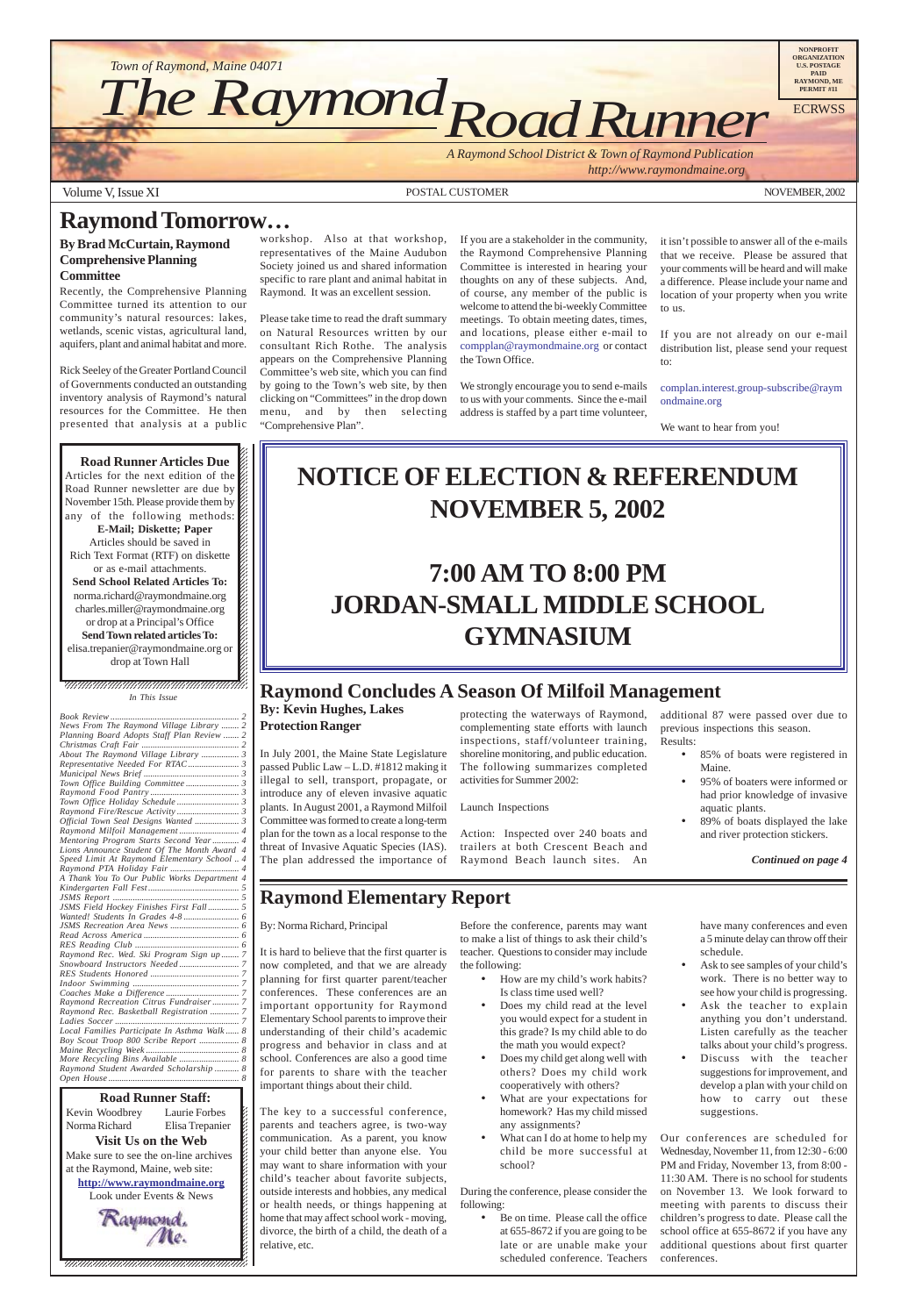#### $\blacksquare$   $\blacksquare$   $\blacksquare$   $\blacksquare$   $\blacksquare$   $\blacksquare$   $\blacksquare$   $\blacksquare$   $\blacksquare$   $\blacksquare$   $\blacksquare$   $\blacksquare$   $\blacksquare$   $\blacksquare$   $\blacksquare$   $\blacksquare$   $\blacksquare$   $\blacksquare$   $\blacksquare$   $\blacksquare$   $\blacksquare$   $\blacksquare$   $\blacksquare$   $\blacksquare$   $\blacksquare$   $\blacksquare$   $\blacksquare$   $\blacksquare$   $\blacksquare$   $\blacksquare$   $\blacksquare$   $\blacksquare$ **FB=**Fire Barn **JS=**Jordan-Small **KC=**Kokatosi Campgnd **RE**=Raymond Elementar **TG=**Town Garage RT85 **TH=**Town Hall **VL**=Village Library **VC**=Village Church **1** School First Quarter Ends **2 3 4 5 7:00AM-8:00PM Jordan-Small Gym STATE ELECTION & REFERENDUM 3:15-4:15PM RE** Dance Class **6:30-8:00PM VC** Troop 800 Meeting **<sup>6</sup> 12:30-1:45PM RE** Karate **7:00PM RE** School Committee **7 9:30AM VL** Baby Time **10:00AM VL** Story Time **6:30PM KC** Lions Club **8 9** November 2002 **Events and Meeting Schedule**

| 10 | 11<br>Raymond Rec. Deadline<br>For Ordering Fruit<br><b>VETERANS DAY</b><br><b>NO SCHOOL</b> | 12<br>3:15-4:15PM RE<br>Dance Class<br>6:30-8:00PM VC<br>Troop 800 Meeting                                            | 13<br>12:30-1:45PM RE<br>Karate<br>$1:00-6:00PM$<br>Parent/Teacher<br>Conferences<br>7:00PM TH<br><b>Planning Board</b>                         | 14<br><b>9:30AM VL</b><br>Baby Time<br>10:00AM VL<br>Story Time                                                                                | 15<br>8:00-11:30AM<br>Parent/Teacher<br>Conferences                             | 16<br>9:30AM VL<br>Craft Workshop                           |
|----|----------------------------------------------------------------------------------------------|-----------------------------------------------------------------------------------------------------------------------|-------------------------------------------------------------------------------------------------------------------------------------------------|------------------------------------------------------------------------------------------------------------------------------------------------|---------------------------------------------------------------------------------|-------------------------------------------------------------|
| 17 | 18                                                                                           | 19<br>3:15-4:15PM RE<br>Dance Class<br>6:30-8:00PM VC<br>Troop 800 Meeting<br>7:00PM TH<br>Selectmen                  | 20<br>9:00AM VL<br>Library Board Meeting<br>12:30-1:45PM RE<br>Karate<br>6:30PM VL<br>Pajama Story Time<br>7:00PM JS<br><b>School Committee</b> | 21<br>9:30AM VL<br>Baby Time<br><b>10:00AM VL</b><br>Story Time<br>6:30PM KC<br>Lions Club<br><b>7:00PM VL</b><br><b>Book Discussion Group</b> | 22                                                                              | 23                                                          |
| 24 | 25<br>7:00PM TH<br>Appeals Board Meeting                                                     | 26<br>3:15-4:15PM RE<br>Dance Class<br>6:30-8:00PM VC<br>Troop 800 Meeting<br>7:00PM TH<br>Conservation<br>Commission | 27<br>12:30-1:45PM RE<br>Karate                                                                                                                 | 28<br><b>THANKSGIVING</b><br><b>TOWN OFFICE</b><br><b>CLOSED</b><br><b>LIBRARY CLOSED</b><br><b>NO SCHOOL</b>                                  | 29<br><b>HOLIDAY</b><br><b>TOWN OFFICE</b><br><b>CLOSED</b><br><b>NO SCHOOL</b> | 30<br><b>HOLIDAY</b><br><b>TOWN OFFICE</b><br><b>CLOSED</b> |

### <span id="page-1-0"></span>**News From The Raymond Village Library**

#### **Children's Programs**

The Thursday morning children's time will be divided by ages. Baby time beginning at 9:15 is for infants through 18 months. At 9:45 Toddler time is for 18 months through 3 years, and at 10:30 a more quiet time is reserved for Story time for preschoolers. By doing this, more appropriate activities can be planned for specific ages.

To help celebrate Children's Book Week the week of November 17, there will be a Pajama Story Time at the library for youngsters K-4, on November 20 at 6:30. Jodie Fein of Fiddlehead Arts Center will be guest reader. Be sure to wear your pajamas!

#### **Library Hours**

The library will be closed Thanksgiving, November 28. Beginning December the library will be closing Monday and Wednesday evenings at 7pm for December, January and February. During inclement weather, it is a good idea to call the library at 655-4283 to be sure that it is open.

#### **Holiday Bake Sale**

On Sunday, December 8, the library will be filled with delicious smells and delightful baked treats for sale. This is a wonderful opportunity to stock up for holiday

celebrations. The sale begins at 11am and will continue through the afternoon.

#### **Craft Workshop**

The bag lady will once again facilitate a fun workshop making gift bags. This will take place at the library on November 16 beginning at 9:30. This is open to ages 7 to 70 plus. Those participating are asked to bring pencil, scissors, ruler, fabric tape measure and, if possible, tacky glue. There is a limit of 20 people, so please sign up at the library as soon as possible.

#### **Tree Lighting**

The Raymond Lions Club will sponsor the Annual Tree Lighting Ceremony which will be held at the library on December 1 at 6pm. There will be fun and refreshments, and everyone is invited to open the holiday season together.

#### **Book Club**

In November, the book group will read and discuss "City of Light", a novel by Lauren Belfer. This will take place at the library on Thursday, November 21, at 7pm. If this book interests you, please join us and hear what others thought of it. FMI call 655-5354.

### **Book Review**

#### **By: Charles Murray**

In this very readable volume by Robert Remini, one of several he has written about Andrew Jackson, the author deals with the popular prejudices of that period and the shameful treatment accorded to the Native Americans. *Andrew Jackson and his Indian Wars*, details Jackson's conviction that the only way for the Native Americans to survive was removal from immediate contact with the ever expanding industrializing white culture. The fact that this opinion coincided with the popular political thought and general opinion of the inferiority of the Native Americans has caused many modern authors to characterize Jackson as a racist. As Remini points out, the term had no meaning or definition in that period of our history.

Jackson was a man of his time, with strong belief held over many years that the key to survival of the Native Americans and the end to racial conflict lay in "removal"; that is moving the Native Americans west of the Mississippi and exchanging land that they held in the east for land in the west.

### **Planning Board Adopts Staff Plan Review Process**

The Planning Board, at their October meeting, adopted a new review process to assist potential applicants in the development of applications. The process is centered around the creation of a Plan Review Committee consisting of Jack Cooper, Code Enforcement Officer; Bob Faunce, Town Planner and Amanda Simpson, Assessing Assistant. The Committee will meet twice monthly to sit with applicants and discuss plans and advise the development of applications. Types of issues that can be addressed are zoning requirements, current taxation and use, subdivision and site review requirements and general design elements.

The Board hopes that in making staff available as a group the applicant will better be able to understand the application requirements and come to the Board more fully prepared. This process does not substitute for any meetings with the Board; rather it supplements the application development by the applicant.

If applicants wish to meet with the Plan Review Committee, they must fill out a simple application together with fee and a sketch plan that meets basic requirements. Once the application is received, the applicant will be scheduled for the first available meeting, a minimum of one week after the submittal. This lead-time will give the staff an opportunity to review the plans prior to the meeting.

Please contact Amanda Simpson, Assessing/CEO Assistant, at 655-4712 Tuesday through Friday from 8:30am to 4:00pm or Amanda.simpson@raymondmaine.org for more information. You may also reach Jack Cooper, CEO, at 655-3066 Tuesday through Saturday from 8:30 to noon.

# **Christmas Craft Fair**

### **Raymond Village Church**

Saturday November 30th 9 AM to 4 PM

As in many other grand plans, the law of unintended consequences and human greed entered into the equation with disastrous results. An additional motive for Jackson was that, by the removal, he would secure the southern and western borders of the US against incursions by English and Spanish adventurers and military campaigns.

The existence of several tribes today is proof of the validity of Jackson's beliefs. This fact in no way justifies the horrors that the Native Americans endured, such as the Cherokee "Trail of Tears*"* and the decimation of other tribes such as the Choctaws, Creeks, and Seminoles.

These results were caused by the greed of whites, who stole money, land, provisions, equipment, horses, cattle, etc., as well as Native Americans both full blood and "half breeds" who were bribed into complicity with the various schemes. Jackson's grand plan was defective because of human weakness but not by his design. This is definitely a thought-provoking treatise.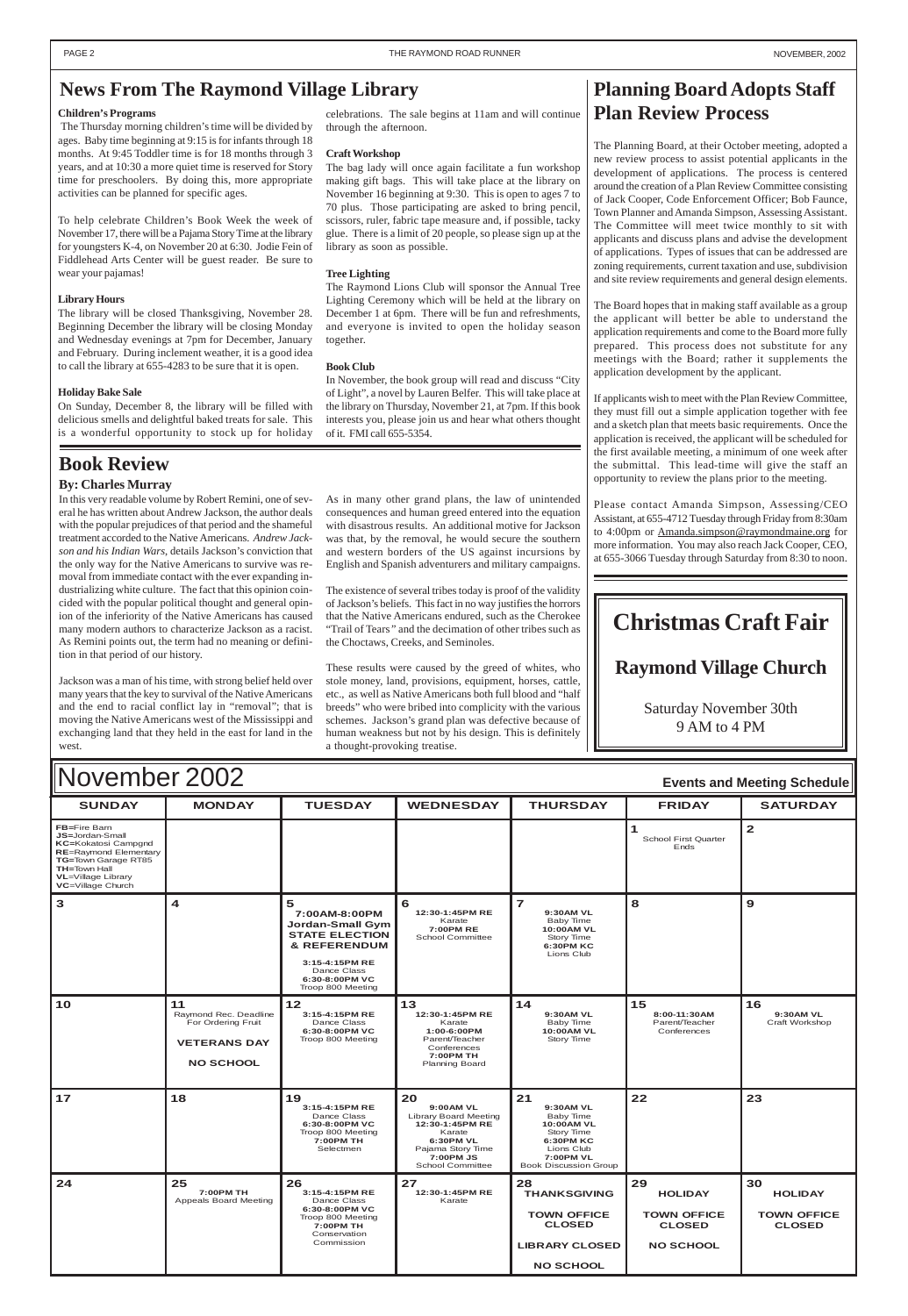### **Raymond Fire/Rescue Activity**

| DATE                    |      | TIME LOCATION                  | TYPE OF CALL              |
|-------------------------|------|--------------------------------|---------------------------|
| <b>RESCUE</b>           |      |                                |                           |
| 9/16/2002               |      | 926 WINDING WAY                | MEDICAL EMERGENCY         |
|                         |      | 1702 LAKESIDE DR.              |                           |
| 9/17/2002               |      |                                | UNKN. MEDICAL PROB.       |
| 9/18/2002               |      | 1136 M/A NAPLES                | PARAMEDIC INTER.          |
| 9/21/2002               |      | 1220 TOWER RD.                 | <b>HAND INJURY</b>        |
| 9/21/2002               |      | 1308 SHAKER WOODS              | <b>CHEST PAIN</b>         |
| 9/21/2002               |      | 1628 M/A FRYE ISLAND           | <b>ALLERGIC REACTION</b>  |
| 9/21/2002               |      | 2323 M/A GRAY                  | <b>DIFF. BREATHING</b>    |
| 9/23/2002               |      | 1129 CATON RD                  | <b>FIRE STAND-BY</b>      |
| 9/23/2002               |      | 1630 OUTLAW RIDGE              | <b>KNEE INJURY</b>        |
| 9/24/2002               |      | 1021 M/A CASCO                 | <b>DIFF. BREATHING</b>    |
| 9/24/2002               | 1651 | <b>WEBBS MILLS RD</b>          | <b>CAR ACCIDENT</b>       |
| 9/24/2002               |      | 1651 TOWER RD.                 | ALLERGIC REACTION         |
| 9/25/2002               |      | 1313 ROOSEVELTTRL              | CAR/MTRCYCLE ACC.         |
| 9/26/2002               |      | 522 POND ROAD                  | POSS. OVERDOSE            |
| 9/26/2002               |      | 1030 HAWTHORNE RD              | <b>FIRE ALARM</b>         |
| 9/28/2002               |      | 2002 M/A CASCO                 | <b>GEN.WEAKNESS</b>       |
|                         |      | 1215 M/A FRYE ISLAND           | <b>DIABETIC EMERGENCY</b> |
| 9/29/2002               |      |                                |                           |
| 10/2/2002               |      | 1930 MAINE MEDICAL             | <b>DETAIL</b>             |
| 10/3/2002               |      | 1230 ROOSEVELTTRL.             | SUBJ. PASSED OUT          |
| 10/4/2002               |      | 1341 MAIN ST                   | FIRE STAND-BY             |
| 10/5/2002               |      | 655 AI ROAD                    | UNATTENDED DEATH          |
| 10/6/2002               |      | 809 M/A CASCO                  | PARAMEDIC INTER.          |
| 10/7/2002               |      | 1151 ANDREW DAVIS              | <b>HEAD INJURY</b>        |
| 10/8/2002               |      | 1226 ROOSEVELTTRL.             | <b>CAR ACCIDENT</b>       |
| 10/8/2002               |      | 1243 ROOSEVELTTRL.             | <b>CAR ACCIDENT</b>       |
| 10/8/2002               |      | 1802 M/A WINDHAM               | <b>CAR ACCIDENT</b>       |
| 10/8/2002               |      | 2013 HASKELLAVE                | <b>HEAD INJURY</b>        |
| 10/9/2002               |      | 1135 M/A NAPLES                | PARAMEDIC INTER.          |
| 10/9/2002               |      | 1332 M/A GRAY                  | <b>CHEST PAIN</b>         |
|                         |      | 10/11/2002 1107 M/A GRAY       | <b>DIFF, BREATHING</b>    |
|                         |      | 10/12/2002 1132 ROOSEVELTTRL.  | <b>FIRE STAND-BY</b>      |
|                         |      | 10/12/2002 1229 M/A GRAY       | <b>MEDICAL EMERGENCY</b>  |
|                         |      |                                |                           |
| 10/13/2002              |      | 46 HASKELLAVE                  | ASSAULT                   |
|                         |      | 10/14/2002 207 PATRICIAAVE     | <b>MEDICAL EMERGENCY</b>  |
| 10/14/2002 1956 LEVY DR |      |                                | WELL BEING CHECK          |
| <b>FIRE</b>             |      |                                |                           |
| 9/16/2002               |      | 1158 GORE RD                   | SMOKE INVESTIGATION       |
| 9/21/2002               | 1308 | <b>SHAKER WOODS</b>            | <b>RESCUE ASSIST</b>      |
| 9/23/2002               |      | 1129 CATON RD                  | <b>BOAT FIRE</b>          |
| 9/23/2002               |      | 1633 OUTLAW RIDGE              | <b>RESCUE ASSIST</b>      |
| 9/24/2002               |      | 1651 WEBBS MILLS RD            | CAR ACCIDENT              |
| 9/24/2002               |      | 1651 TOWER RD                  | <b>RESCUE ASSIST</b>      |
| 9/25/2002               | 1321 | <b>ROOSEVELTTRL</b>            | CAR/MTRCYCLE ACC.         |
| 9/26/2002               |      | 522 POND RD                    | <b>RESCUE ASSIST</b>      |
| 9/26/2002               |      | 1030 HAWTHORNE RD              | FIRE ALARM                |
| 10/1/2002               |      | 1303 10 LEVY DR                | ALARM SOUNDING            |
| 10/4/2002               |      | 1341 MAIN ST                   | <b>FURNACE PROBLEM</b>    |
| 10/6/2002               |      | 753 MEADOW/LKESIDECAR ACCIDENT |                           |
|                         |      | 1857 TOWER RD                  |                           |
| 10/6/2002               |      |                                | <b>UNKNOWN FIRE</b>       |
| 10/8/2002               |      | 900 HAWTHORNE RD               | <b>TRAINING DETAIL</b>    |
| 10/8/2002               |      | 1226 ROOSEVELTTRL.             | <b>CAR ACCIDENT</b>       |
|                         |      | 10/8/2002 1852 TOWER RD        | <b>SPARKS OFF TOWER</b>   |
|                         |      | 10/12/2002 1000 AROUND TOWN    | <b>BURNING PERMITS</b>    |
|                         |      | 10/12/2002 1132 ROOSEVELTTRL.  | <b>FIRE ALARM</b>         |
|                         |      | 10/13/2002 1000 AROUND TOWN    | <b>BURNING PERMITS</b>    |
| 10/14/2002 1042 MILL ST |      |                                | POWERLINES DOWN           |
| 10/14/2002 1956 LEVY DR |      |                                | <b>RESCUE ASSIST</b>      |

### **Municipal News Brief**

The Raymond Board of Selectmen recently took the following actions in October 2002:

- Approved administrative abatements;
- Authorized payment of the Cumberland County Tax Assessor's Return;
- Appointed Robert Akins as Warden for the November 5, 2002, Election;
- Appointed Alice Richards, Kathryn Wallace, and Elisa Trepanier as new Election Clerks for the November 5, 2002, Election;
- Accepted Revised General Assistance Benefit Levels;
- Accepted Al Morrison's resignation from the Route 302 Improvement Committee;
- Voted not to endorse the Maine Municipal Association's Tax Reform Initiative;
- Authorized the establishment of a Town Office Building Committee;
- Voted to hire Robert Davis Architect to prepare a Site Plan Concept for a new Town Office and Library.

### **Town Office Holiday Schedule**

#### **Thanksgiving**

Closed for Thursday, Friday and Saturday, November 28th, 29th, 30th

> **Christmas** Closed December 24th at noon, closed December 25th

**New Years** Closed December 31 at noon, closed January 1st

### **HAPPY HOLIDAYS!**

## **Town Office Building Committee To Be Formed**

The Board of Selectmen is interested in studying the possibility of building a new town office.

- is a registered non-profit organization serving the residents of Raymond, not a municipal library
- imposes no charge to use the library; a library card can be obtained anytime the library is open
- increased the circulation of materials by 35% over the last two years
- circulated, 23,317 items for the users' enjoyment or education in the 2002 fiscal year: 7,947 adult books 9,006 books for children and teens 6,486 videos, audio books, music cassette or CDs, magazines and jigsaw puzzles
- expanded and updated the collection of materials by 2,224 items in that same year: 1,125 adult books 813 books for children and teens 286 videos and books on tapes
- has tutorial programs for Word, Excel, Access, PowerPoint and Publisher available on the patron's computer
- provides outreach services to the homebound to deliver books, magazines
- has a growing collection of LARGE PRINT books for the visually-impaired with thanks to the Lions Club
- maintains a collection of Reading List Books in conjunction with Raymond schools and area high schools
- offers access to statewide databases (http:// libraries.maine.edu/mainedatabases) which can be remotely accessed from your home
- provides frees passes for Library's patrons to the Portland Museum of Art and Portland Children's Museum; one pass per day to each museum is available on a first request served basis
- can obtain books not in its collection through an interlibrary loan program
- has a photocopier (10cents/page) for public use
- had over 2,300 volunteer hours in the last fiscal year to assist library staff with processing acquisitions to the collection and staffing the circulation desk
- had more volunteers behind the scenes to work on committees and fund-raisers
- ises two-thirds of its operating expenses from the library's own fundraisers such as its annual appeal, art auction and annual sales of books, plants and baked goods. The remaining funding is approved at the Town's annual meeting.

At this time they are asking for volunteers to determine whether a new town office should be built, and if so where it should be located. There also is great need for an enlargement to the Village Library, and it has been proposed that a new or enlarged library be a part of this study. The Selectmen are looking for representatives with interest in these projects, as well as relevant expertise in evaluating construction alternatives, to form this committee.

If you are interested in serving, please call Don Willard, Town Manager, at 655-4742 or e-mail don.willard@raymondmaine.org.

### **Representative Needed For RTAC**

The Board of Selectmen are asking for a volunteer to represent the Town of Raymond as our Regional Transportation Advisory Committee member.

This Committee works with the Maine Department of Transportation in planning State road improvement projects for the future.

If you are interested in serving, please call Don Willard, Town Manager, at 655-4742 or e-mail don.willard@raymondmaine.org.

### **Official Town Seal Designs Wanted**

Just a reminder that the deadline for submitting your designs for the Raymond official town seal will be January 31, 2003. Anyone is eligible. The Selectmen hope to have a seal ready for the Bicentennial Celebration in 2003. For more information, please call Louise Lester at the Town Office at 655-4742.

### <span id="page-2-0"></span>**About The Raymond Village Library**

Until a few years ago, the Raymond Village Library was an all-volunteer organization. As the community of Raymond has grown, so has the library to meet the needs of the community. The Library continues to rely heavily on volunteers, but the organization now has a Library Director, Barbara Thorpe, and a part-time Youth Services Coordinator, Sue Ellen Gendron.

Did you know — Facts about the Raymond Village Library

### **Raymond Food Pantry**

#### **By: Diane Goosetrey**

The Raymond Food Pantry was established to help Raymond residents in times of need. This need may arise from job layoff, illness, disaster (fire), marital trouble and is on a temporary basis.

People may reach me by contacting Raymond Town Hall (655-4742), and someone will put them in touch with me. I am not an employee of Raymond, merely a volunteer; therefore people must contact me to set-up an appointment at our mutual convenience. Please note food will not be given out just by walking in the door.

Only dry goods, canned or frozen items are available and will be given out **ONCE** a month while there is a need.

The following are no longer needed——plain white rice, peanut butter, mashed potato, pears, no beans of any kind at this time and that includes baked, green, wax, kidney, nor any canned veggies.

The following items are always in short supply:

• Laundry detergent, dish detergent, Clorox, Comet, Brillo pads, Windex, household liquid cleaners.

- All personal care products and all types of paper products plus baggies and plastic wraps.
- Cookies, Pop Tarts, Nutrition Bars, Fruit Roll-ups, crackers of all types.
- Pancake/waffle mix and syrups as well as cake
- mixes and frosting.
- Cooking oils, Crisco, sugar, flour, cooking sprays are always in short supply as are catsup, mustard and mayo.

If anyone has any meat, sausage, luncheon, bacon, hot dogs, hamburger, chicken, small turkeys, roasts, stew, chops, deer meat in SMALL quantities, margarine/butter that they wish to donate and they can be frozen, please contact me.

We would be most grateful to receive any of the things listed, and they can be dropped off at Raymond Town Hall during regular hours. If frozen, please contact me first.

If anyone would like to donate money to be used to purchase items missing from our pantry, please send or drop off at town hall and mark it for the Food Pantry Account.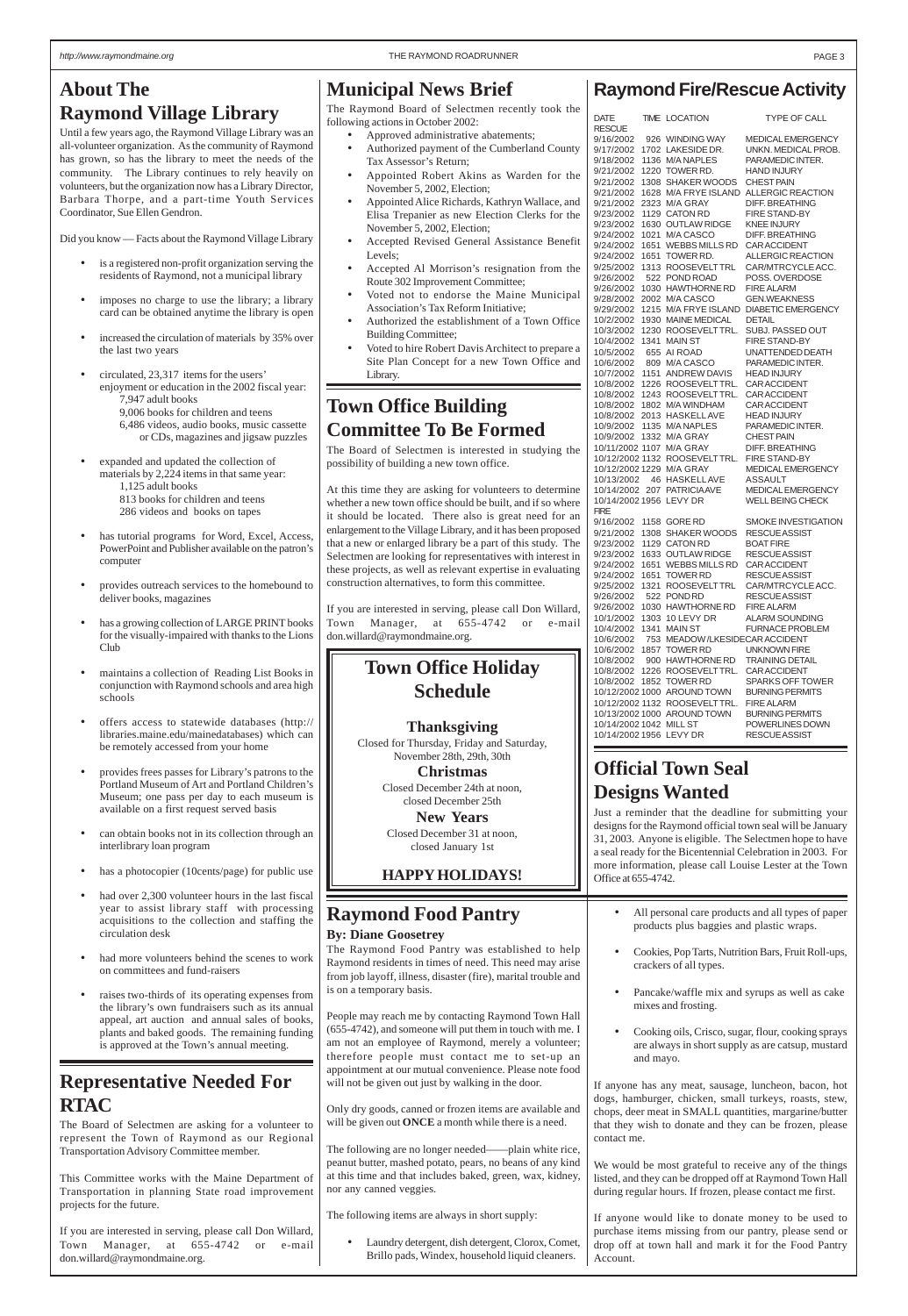### **Mentoring Program Starts Second Year**

- 93% of boaters approved of the sticker and inspection programs.
- No fragments of invasive plants were found.

#### Staff/Volunteer Training

Action: Hired and trained two Lake Protection Rangers and trained more than 30 volunteers to identify, report, and manage colonies of invasive plants.

#### Results:

• No invasive aquatic plants were found along pond or lake shorelines. Existing plant colonies in Panther Run below the dam and a canal in Bayview Estates were confirmed and management has begun (see below).

- Contacted Roberta Hill of the Portland Water District to receive overview of present colonies, vulnerability assessments, prior inspection activities, plant structure and habitat characteristics. Acquired literature and field guides on invasive aquatic plants.
- Researched invasive aquatic plants through various sources such as the State of Maine and the University of Florida's Aquatic Research websites.
- Attended educational workshops hosted by the Lakes Environmental Association (LEA) and the Volunteer Lake Monitoring Program (VLMP).

#### Shoreline Monitoring

Action: Completed a shoreline survey of all five lakes in Raymond: Crescent Lake, Notched Pond, Panther Pond, Raymond Pond, and Thomas Pond.

#### Results:

#### Public Education

Action: Educated lake users and interested parties on the importance of keeping boats and trailers free from invasive plant fragments.

#### Results:

- Informed hundreds of boaters and passengers, through the inspection process, of the necessity to keep boats, trailers, and equipment cleaned of plant fragments.
- Educated numerous individuals through one-onone sessions about the risks of transporting plant fragments from infested lakes to non-infested lakes.
- Contacted eight local marinas to inform them of our program, delivered "Eleven Most Unwanted" posters, and alerted them of the need to keep their customers and contacts aware of the local and statewide actions to prevent the spread of these plants.
- Provided hands-on instruction to over sixty volunteers and boaters through eradication efforts at both Panther Run and Bayview Estates canal on Sebago Lake (see below).

#### Eradication of Variable Milfoil Colonies

Action: Began management of Variable Milfoil at two locations: Panther Run below the Mill Street dam, and a canal located in Bayview Estates.

#### Results:

- Coordinated efforts to remove approximately 10,000 square feet of infested area downstream of the Panther Run dam. Utilized the assistance of 20 volunteers per hour to pull plants at 70 square feet per person hour. Placed approximately 1,000 square feet of GTF 200 geo-textile fabric over both extracted and non-extracted plants.
- Assisted motivated and dedicated property owners with dredging and barrier efforts at a canal in Bayview Estates on Sebago Lake with identified Variable Milfoil. Completed trial run with fifteen residents and various devices to clean-up approximately 300 square feet. Eradication efforts continued in October on the remaining sections of the canal.

In summary, Raymond's Milfoil/IAS program was a great success during 2002. The Milfoil Committee of the Raymond Waterways Protective Association intends to continue these efforts next year and in future years. Our vision is to expand the efforts and duties of the Lake Protection Rangers to include education and landowner assistance with not only milfoil prevention, but water quality protection through erosion and phosphorous control.

#### *Continued from page 1*

### <span id="page-3-0"></span>**Raymond Concludes A Season Of Milfoil Management**

Mentors and their mentees braved a drizzly October afternoon as the Mentoring Partnership officially kicked off its second year at the miniature golf course at Westerly Winds/ Sunset Ridge. The following week, several mentoring pairs participated in a drama games workshop led by Jody Fein, an instructor at the Fiddlehead Center for the Arts.

While our mentoring program plans optional group activities, the focus is on building a one-on-one relationship between a child and a caring adult, college student or teenager. We encourage positive selfexpression, physical and team building experiences, practicing friendship skills, exposure to the arts and making community connections.

The Mentoring Partnership is collaborating with the PTA to bring The Rhythm Inlet, a drumming performance using percussion instruments from all over the world, to a schoolwide assembly on November 21st. Mentors and mentees will be able to participate in a drumming workshop and a program Family Dinner performance as well.

For more information about mentoring - spending an hour a week with a Raymond child - please call our office at RES, 655-8672, ext. 107. If you would like to support this program in a way other than being a mentor, perhaps you have a talent to share with us on a workshop basis?



## **Lions Announce Student Of The Month Award**

The Raymond Lions Club is happy to announce the inception of its Student of the Month Award, beginning October 2002. Working closely with the JSMS Guidance department and the teachers, students will be chosen on the basis of effort, determination, public service and citizenship. This will be an ongoing project, and there will be a permanent plaque at the school listing each recipient and the month & year they were honored

Our first Student of the Month is Elliot LaMarre, an 8th Grader at the Jordan-Small Middle School. Elliot is the son of Susan and Kevin LaMarre of Raymond. He is involved in soccer, basketball, and baseball through the school, and has helped deliver animals on the farm he lives on. He enjoys his friends, his home, music, helping others, drawing and has an aptitude for science and math. He plans on attending college after high school and hopes to come back to Raymond and teach gym or math.

Please help us in supporting Elliot and the rest of the great kids you'll be seeing in this spot over the upcoming months, as they finish their schooling in our community and look forward to moving on to new challenges and experiences.



The Raymond Lions always welcomes new members or folks just interested in what we do. The Lions meet at Kokatosi Campground Rec. Hall the 1st and 3rd Thursdays of the month (except Feb, March, July and August) at 6:30. Please come join us in supporting our community. FMI call King Lion Dale Gilman at 655-4114.

*Pictured from left to right is Susan LaMarre, Elliot, our first Student of the Month. Kevin Lamarre and Dale Gilman, Lions Club President.*

### **Speed Limit At Raymond Elementary School**

Parents and visitors to the Raymond Elementary School are asked to observe the 15 mph speed limit in the driveway and in the parking lot. We have posted new speed limit signs on the light posts and also have them painted in the roadway. Please be aware that fines are doubled in a school zone and drive safely, and slowly, when visiting RES.

### **A Thank You To Our Public Works Department**

Principal Norma Richard would like to thank Nathan White and members of the Raymond Public Works Department for their assistance in having the crosswalks and speed limit signs painted at the Raymond Elementary School. The work of Nathan and his crew, especially during the winter months plowing and sanding the school driveway and yard, is very much appreciated.

### **Raymond PTA Holiday Fair**

Friday, November 22, 2002 6:00 – 7:30pm Raymond Elementary School

### **North Pole Express**

A Holiday Gift Shop Especially For Children Shop For Families, Friends And Pets! Proceeds Benefit Your PTA

> **Cake Walk** Join The Fun And Win A Cake

### **Thanksgiving Pie Sale**

Yummy Desserts For Thanksgiving Come Early For The Best Selection

#### **Book Swap**

Bring Children's Paperback Books To Swap Share Your Old Favorites

**Holiday Videos And Games** Friday Night Fun For Your Family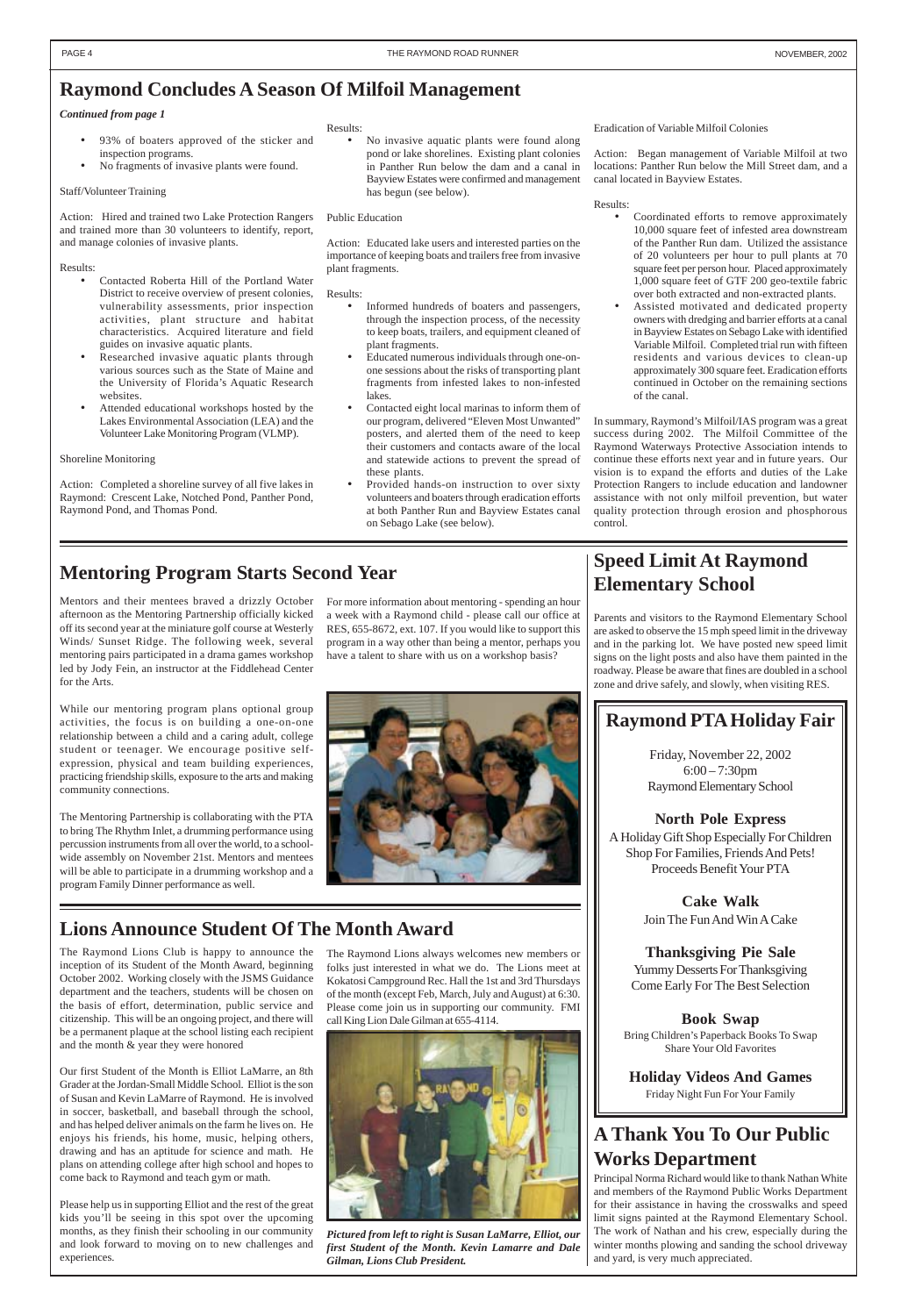### **JSMS Field Hockey Finishes First Fall**

You may have noticed a new scene out on the school playing fields this fall: field hockey has made its debut at the Jordan-Small Middle School! Thirty girls, 5-8th graders, took sticks in hand and learned how to dribble, drive, pass and play a position. Although we didn't play other teams during this first year, the girls scrimmaged against each other and make great strides learning stick skills and the

basics of the game. To our eighth graders, Harmony Fontes, Nicole Gagne, Magdalena Nizoil, and Erika Richardson, we wish you well and hope you continue to play in high school.

Watch for more workshops next spring and summer as we continue to build a Raymond Field Hockey Force!

### <span id="page-4-0"></span>**Kindergarten Fall Fest**

The soccer field at Raymond Elementary School was transformed into a barnyard on Friday, October 11th, as the Kindergarten classes held their annual Fall Fest festivities in celebration of their farm and fall units of study. The children had been learning in their classrooms all about the workers, families, animals, crops, machinery, tools, buildings and land areas that make up the culture of life on a Maine farm in the fall. They have been involved in a wide variety of projects including special children's literature stories, writing activities, science and social studies lessons, art projects and even math activities with a variety of fall and farm items for manipulatives. This special outdoor event created active and fabulous authenticity to their indoor learning.

The activities of the day included corn husking, passing apples around a circle in aprons, tossing apples into apple crates, raking leaves and stuffing scarecrows, jumping over pumpkins, pumpkin bowling, horse racing around the gate, dressing up in farmer clothes to shoo the crow out of the cornstalks, face painting, and cooperative team effort at pulling a hay bale around the barn. Students, teachers and parent helpers also enjoyed games of "Farmer in the Dell." Everyone enjoyed their picnic lunches and snacks of apples and apple juice outside in the fall weather.

The Kindergarten staff would like to graciously thank so many families that lent and donated needed supplies for this event. This special day would not have been possible without the support we especially received from those parents that were able to come and help set up, clean up and so enthusiastically supervise and guide the children through each event. We are so appreciative for their support and spirit which they shared with us throughout the day. Our special thanks go out to: Susan Mitchell, Kathy Winde, Andrea Millette, Christine Cayer, Colleen Drew, Kim Fisher, Kim Allen, Lisa Dyke, Diana Jeffrey, Shirley Collins, Lori & John Rand, Sue Ellen Gendron, Ellen & Ed Gagne, Rachael Bayer, Lynn Dostie, Elizabeth Algeo, Donna Pike, Gale Cole and Debbie Cutten. Our extra special recognition and thanks go to Denise Cline for arranging with Chipman Farm for their donations of the hay bales and corn cobs and to April & Ross Wisutskie for transporting the hay to our school.

It was wonderful to have several of the upper grade classes and Kindergarten "Book Buddies" come outside for a few minutes in their day to watch, cheer and share our outdoor learning fun. This is one example of how our Full Day



*Watch out, old crow, as it is the Farmer Relay.*



*Students work together to "Stuff the Scarecrow".*



*The kindergarten staff, Mrs. Allen, Mrs. Gillis, Ms. O'Donnell, and Mr. Seymour are ready for Old MacDonald's farm at Fall Fest.*

Kindergarten program has created a strong connection to the older students in our school.

The event also helped to develop friendships among Kindergarten children from each Kindergarten classroom as they were teamed up together. Our thanks to our own young students who did such a wonderful job participating, cooperating, listening, following directions and demonstrating good sportsmanship. We were very proud of you!

Sincerely, Mrs. Allen, Mrs. Gillis, Miss O'Donnell, & Mr. Seymour, The Kindergarten Teachers

### **JSMS Report**

By: Charles Miller, Principal

As October came to a close, our JSMS soccer teams are coming to the end of a great season. The girls' record as of Oct.22nd was 7 wins, no losses, and 4 ties. The boys' record was 4 wins, 5 losses and 3 ties. We are looking forward to the start of basketball season in December, with tryouts happening after the Thanksgiving break.

The first term will come to a close on November 1st, and this marking period will be the first time we issue computerized report cards. The look may be different, but the content will remain consistent with our previous report cards.

During the first two weeks of December, we will be administering the first portion of the Maine Educational Assessment (MEA) tests to our eighth grade students. The second part of the test will be administered in March.

Two Jordan-Small eighth grade students have been selected to participate with 3275 other 6-12 graders in the Maine Math Science and Engineering Talent Search. They are Amanda Hammett and Ian Acker. In the first round they both placed in the top ten for eighth graders, with Amanda placing 5th and Ian 10th!

Raymond Lions Club has named its first JSMS Student of the Month, Elliot LaMarre. Elliot will receive a savings

bond, and he and his parents were guests at a Lion's Club dinner.

Election Day is November 5th, and voting will be held in the JSMS Gym. Student elections will be November 1st.

Parent Teacher Conferences will be held Nov. 14th and 15th; this will give parents and students opportunity to meet with teachers.

On the 14th from 4:30 to 7:30pm, in the JSMS cafeteria, there will be representatives from nine area high schools (public and private) available for parents involved in selecting a high school for next year to ask questions and get information to help guide their decision making.

The JSMS Talent Show will be held on Nov. 22nd at 7:00. There was a great turnout at auditions, and we expect a terrific show with all the talented students we have here in Raymond!

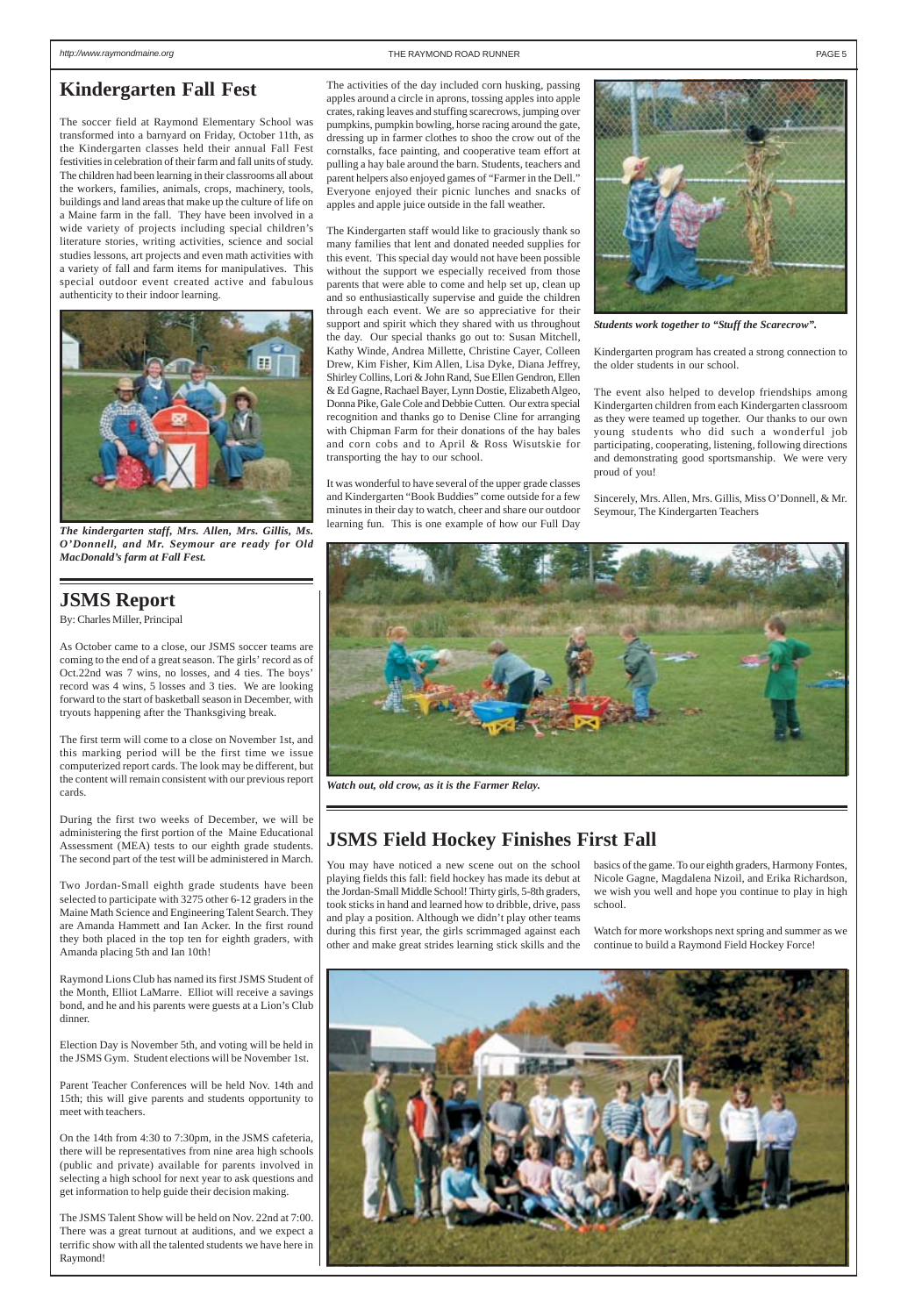### **Read Across America Raymond Elementary School Reading Club By: Mrs. Keef, library@raymondmaine.org**

It's not W.E.B. or Light the Lamp .... it's Read Across America! Come see the new map of the United States on the wall of the library - beautiful!

The goal of the program is to have all students reading books of their reading level for fun. Ten picture books (they average 20 to 30 pages) or three hundred pages (using multiple books) is the monthly objective. The program is designed to last October through May.

When the students come into the library during October they will be given a sheet to keep track of their progress. These record sheets will be kept in the library and organized by classroom teachers. Once a book is recorded they will be given a marker to start their "trip". The markers are

pieces of paper printed with their name or library number. There are enough regions on the map to go through March, with the states of Alaska and Hawaii being the last two places to visit in April and May. Each week they can move their marker within the region they started in on the map.

Every time a student reads either ten picture books or three hundred pages, they will get to move their marker to another region of the United States map. A small reward will be given every time the challenge is met. The reward each time will be the same for every student that completes the task.

All record keeping will be done in the library. A graph listed by classes will be kept on the wall to show group progress.

For students who kept track of books they read during the summer in anticipation of continuing the Light the Lamp program, a special bonus raffle will be held. I have slips of paper for them to record individual book titles. After filling them in, the slips will be put into a container and some will be drawn out and prizes awarded.

Any questions? Just ask me!





| Name:               |                                |
|---------------------|--------------------------------|
| Address:            |                                |
| Phone:              | E-Mail address:                |
| Amount enclosed: \$ | Minimum donation of \$35/brick |

Make checks payable to JSMS Recreation Area

Please return form to JSMS or RES with your child or mail to:

Jordan-Small Middle School 423 Webbs Mills Road Raymond, ME 04071

-Fill in below what you would like to appear on your brick.

-You are allowed 3 lines per brick and up to 12 characters per line

-Each space, punctuation mark, and number counts as one of the 12 characters.



For further information or to help with this fundraiser, please contact the following people: Diane Zawistowski 655-7341, Linda O'Neill 655-5254



### **JSMS Recreation Area News**

Last Chance!... to buy a named brick for the JSMS Walkway.

Each student recently received a form to bring home to their parents so that anybody who missed the brick fundraiser in the Spring, could still participate if they wished. We know forms get lost so please use the one below. You do not have to have a child in school to purchase a brick. There are several bricks from past students and some very positive and humorous quotes also. We welcome our entire community to join in this effort. Phase Two will raise funds for two metal "shade/rain" shelters

for the stage and picnic tables. It will also cover a portable sound system, wiring and lights to make the stage functional for outdoor performances. The goal is to be done before our Bicentennial Founders Day Celebration. Take a look!

If you are driving by the school, take a couple of minutes to look at how much has been accomplished so far. The new grass is coming in well, and the area no longer looks like a building site or desolate scrub field.

> *I Care Cat visits RES health aide, Nurse Sharon Guitard, and reminds all of our elementary students that following I Care rules and using I Care language can keep them healthy and happy.*

### <span id="page-5-0"></span>**Wanted! Students In Grades 4-8**

Become a junior literary agent for the Maine Student Book Award program. The books are ready and waiting. Which book will win this year? It's up to you. Come in to the Jordan-Small Middle School library and select a title from the special selection of books available. Read as many as you want. The list is diverse and has something for everyone. Before the end of the school year, you will decide which one was your favorite and cast a vote for it. The book voted #1 by the most Maine students will receive the Maine Student Book Award for 2003. In the years since the award was established, top student votes have gone to the following titles: *Because of Winn-Dixie*, *Joey*

*Pigza Loses Control*, *Island of the Aunts*, *Harry Potter and the Prisoner of Azkaban*, *Bud Not Buddy*, and *Holes*, to name a few. This year's list holds many titles that have already earned great reviews. Come and participate in this exciting and rewarding program designed to expand the literary horizons of young readers across our state. Discover the lifelong pleasures of reading, starting now. Who says kids can't make important decisions? Here's your golden opportunity. See Mr. Cyr or Ms. Griffin at Jordan-Small Middle School with any questions. Good luck!



*Raymond Elementary School librarian Deb Keef is ready to Read Across America with RES students this year.*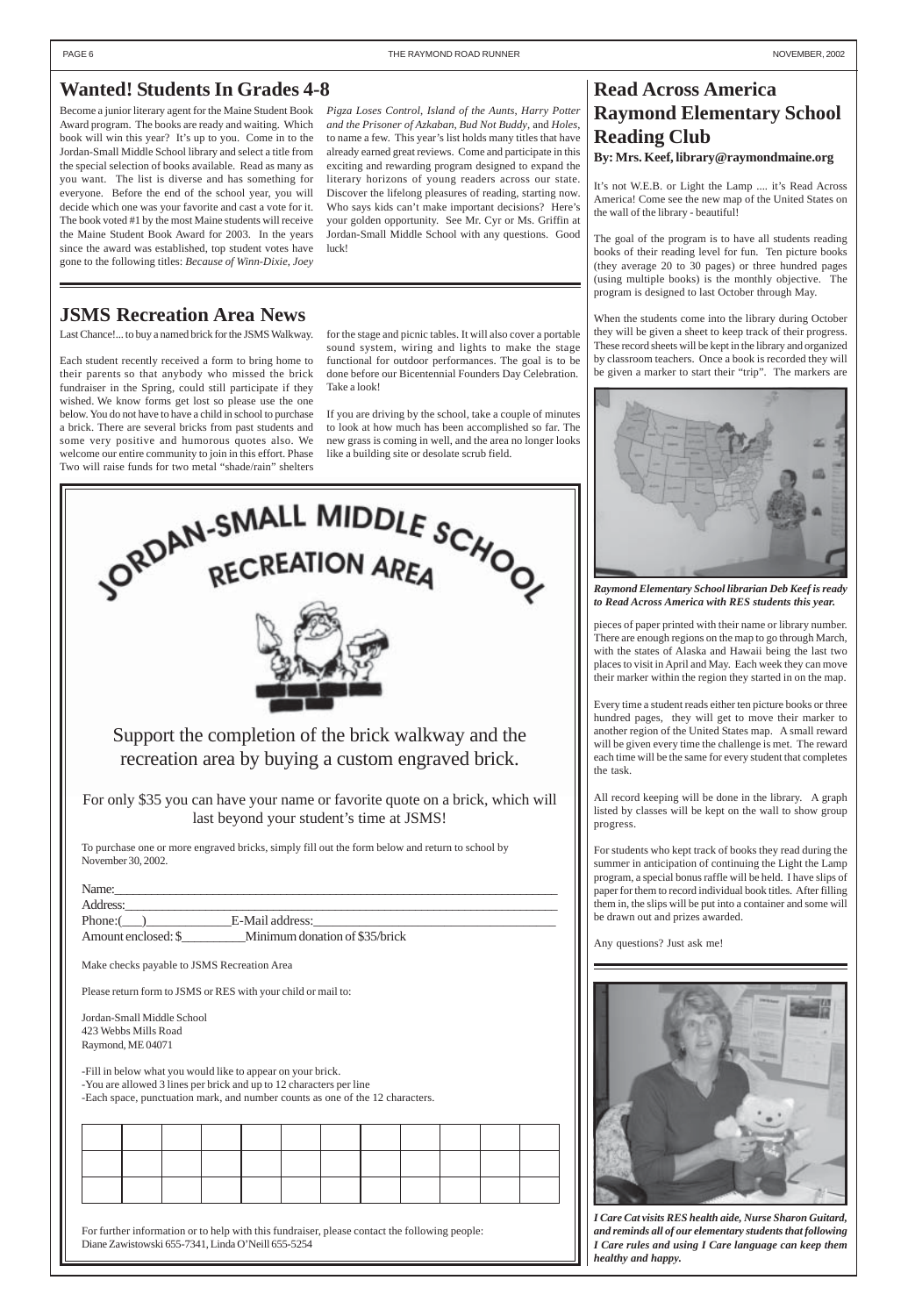**To order use form provided. Questions, call 655-4657.**

### **Raymond Recreation Citrus Fundraiser**

This is the time of year you may make a financial contribution to the Raymond Recreation Association programs by purchasing citrus fruit for the holidays. We are conducting a sale of fresh Indian River grapefruit and oranges from Florida. The sale will run through November 22nd. Advance orders only will be taken. Direct shipment from Florida is scheduled for the week of December 2 and will be available for pick-up at 5 Damon Road off Rt. 85 (as in the past, follow signs) on Saturday, December 7th, from 9:00am to noon.

- 1st and 2nd Graders (Combined Boys And Girls)
- 3rd and 4th Graders ( Boys League / Girls League)
- 5th and 6th Graders ( Boys League / Girls League)

Proceeds from the sale will be used for funding skiing and swimming programs sponsored by Raymond Rec. This is

our only fund raising effort, and we appreciate your support.

If you do not wish to purchase a box of fruit for yourself, perhaps you would purchase a box which could then be delivered with the food baskets prepared by the Raymond Fire Auxiliary. Just indicate "For Christmas Food Boxes" on the order form.. We have made boxes of our fruit available in the past, and they have been greatly enjoyed!!!

Or you may mail a tax deductible contribution to RRA at P.O. Box 562, Raymond ME 04071



**Raymond Rec. Basketball Registration – Wednesday, November 13th**

What's that smell in the air? Could it be that pair of sneakers itching to head up to Jordan-Small Middle School Gym for some BASKETBALL? Yes!Yes!Yes! The season is upon us. Again, this year's program will be open to all youths and will be set up into the following three groups: (depending on turnout)

Like all programs, the success of each depends on its volunteers. Anyone wishing to help in any capacity, please indicate on the registration form. Special thank you to all of last year's volunteers, coaches and school staff members for many endless hours and support.

Registration is Wednesday, November 13th, from 6:00 to 8:00pm at the Jordan-Small Middle School Gymnasium. The cost will be \$25.00 per child, payable by cash or check (made out to Raymond Rec.). Please remember if you wish to sign up for more than one program that evening, separate checks will be required for accounting purposes.

Additional information available at sign up, or please feel free to contact one of the following:

David McGowan @ 655-4448 or E-mail dmcgowan@maine.rr.com

Jeff Weeks @ 998-5307 or E-mail jeffreyw@megalink.net

### **Coaches Make a Difference By: Pat Smith**

Raymond Elementary School 4<sup>th</sup> grade students were honored for their achievements in 4-Hand the Equestrian Special Olympics.

Coaches and parents with children involved in our local recreation programs might be interested in learning that recent research shows that the way a coach works with a child can have an impact for a lifetime. Sounds profound!

| participated in several events. Sile won a blue and feu<br>ribbon for the walk, trot, and trail class.                                                              | Name<br>Address<br>E-Mail                                    | Phone<br>CIRCLE CHOICE AND GIVE QUANTITY ORDERED              |                                                               | A RAYMOND /<br>REC CITRUS<br>FUND RAISER<br>Thank You<br>for your<br><b>Support!</b> |
|---------------------------------------------------------------------------------------------------------------------------------------------------------------------|--------------------------------------------------------------|---------------------------------------------------------------|---------------------------------------------------------------|--------------------------------------------------------------------------------------|
|                                                                                                                                                                     |                                                              | <b>BOX SIZE: 2/5 bushel</b><br>Number Ordered<br><b>SMALL</b> | <b>BOX SIZE: 4/5 bushel</b><br>Number Ordered<br><b>LARGE</b> | <b>AMOUNT</b><br><b>DUE</b>                                                          |
|                                                                                                                                                                     | <b>Navel Oranges</b><br>Pink Grapefruit<br>Mixed Box         | @ \$16.00 ea.<br>@ \$16.00 ea.<br>@ \$18.00 ea.               | @ \$22.00 ea.<br>@ \$22.00 ea.<br><b>NOTAVAILABLE</b>         |                                                                                      |
| Jackie Guiseley, Kelley Handy, and Justin Winslow are<br>honored for their winning achievements in the Equestrian<br><b>Special Olympics and the Fryeburg Fair.</b> | (Oranges & Grapefruit)<br>Make Checks Payable to Raymond Rec | Mail to: 33 Wawenock Road, Raymond, ME 04071                  | <b>TOTALDUE \$</b>                                            |                                                                                      |

A researcher from Arizona State University recently found a clear link between good sportsmanship and a welldeveloped set of morals with children who experienced "good coaching." He suggests that good coaching defines success as mastering and improving skills rather than winning, and that holds the key to building good character. Children exposed to mastery-oriented coaching are less likely to risk injuring others or intimidate opponents.

What you do does make a difference in children. Let's keep our programs Safe, Sound and Fun!!! It starts with the coaching.

Arizona Interscholastic Association, 7007 North 18th St., Phoenix AZ 85020 http://www.aiaonline.org

### **Indoor Swimming**

Once again the indoor swim program will be available to third and fourth graders this fall. Red Cross instruction will be provided at the Colonial Mast pool in Naples Wednesday afternoons directly after school. Children are bussed from RES and collected at the pool by parents.

> DATES Nov.13, 20, 27 Dec. 4, 11, 18 COST \$25

Registration forms will be available at school. For more information call Alex Jackson 627-7422

### **Ladies Soccer Monday Nights**

Ladies Soccer has started up again! Every Monday night at 8pm a group of ladies/moms get together at JSMS gym to play indoor soccer. It's a great way to get a little exercise and have fun! No experience necessary! So put the kids to bed, grab your sneakers and join us on Monday night!

### **Snowboard Instructors Needed For Wednesday Snowboard Program**

There is an urgent need for snowboard instructors for the Wednesday afternoon snowboards program. We need responsible adults with snowboarding experience. Instructor clinics will be offered. The Wed. program will run for eight weeks starting Jan. 8, 2003, ending March 5, 2003, from 12:30pm until 5pm. Instructors earn free lift tickets. Please call Kathy Anaka for more information.

## <span id="page-6-0"></span>**Raymond Rec. Wednesday Afternoon Ski/Snowboard Program Sign up**

Sign up night: Wed. November 13, 2002 From: 6:00 to 8:00pm At: Jordan-Small Middle School gym

Open to students 4th through 6th Grade. Eight-week program starts Wed. Jan.8, 2003, through Wed. March 5, 2003. Buses leave RES and JSMS at 12:30 PM on Wednesday afternoons at 12:30 PM and arrive back at JSMS at 5:00 PM

\*\*Wed. ski program will run concurrently with PE periods so 5th and 6th grades can participate.

Cost:

| Lift Only             | \$89.00 |
|-----------------------|---------|
| Lift/Ski rental       | 149.00  |
| Lift/Snowboard rental | 159.00  |
| Helmet Rental         | 20.00   |

All Payment is due before 12/1/02. Prices increase after 12/1/02.

Due to limited number of snowboard instructors, snowboard spaces could be limited. For more information, call Kathy Anaka 627-4748

Important Note:

Student participating in program and a guardian must be present to sign liability forms. If signing up for more than one program, a separate check will be required for each.

### **Raymond Elementary School Students Honored**

Justin Winslow spent four days at the Fryeburg Fairgrounds. He received several trophies, ribbons, and a plaque for the open working steer class, showmanship, cart class and drag class.

Kelley Handy and Jackie Guiseley participated in the Equestrian Special Olympics at the Skowhegan State Fairgrounds. Kelley participated in several events including the obstacle course and equestrian showing. She received a  $1<sup>st</sup>$  and  $5<sup>th</sup>$  place showing. Jackie also participated in several events. She won a blue and red